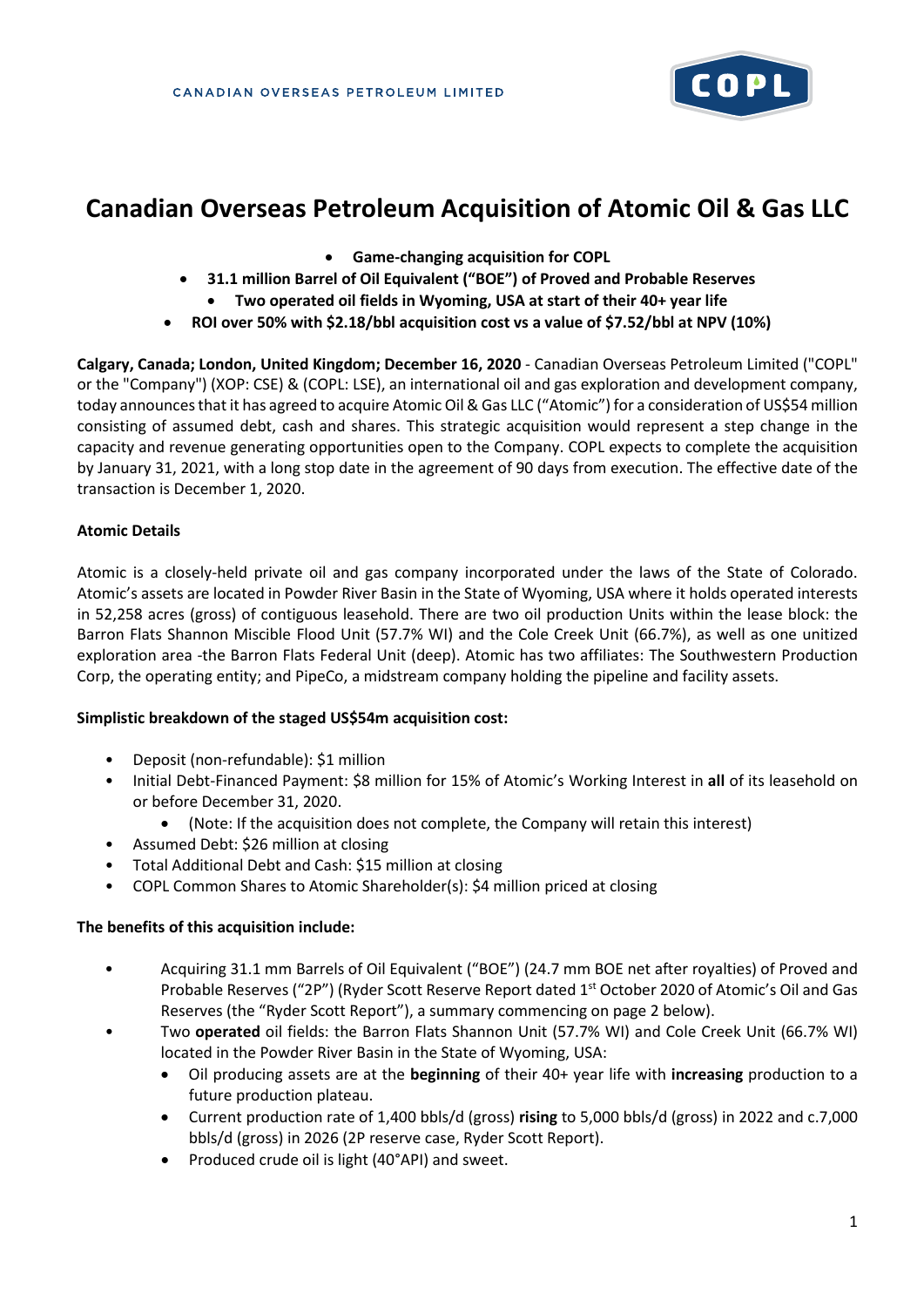

- **Barron Flats Shannon Unit (57.7% WI)**: Natural Gas and Propane Miscible Flood commenced December 2019. Production increased from c. 200 bbls/d (gross) to **1400 bbls/d** (gross) from 2017 to Sept 2020 with a forecast 2P production rate plateau of **5000 bbls/d** (gross) in 2022 (Ryder Scott Report).
- **Cole Creek Unit (66.7% WI)**: Current field limits defined by drilling, Miscible Flood to be commenced upon plateau of Barron Flats Shannon Unit production. Forecast production rate plateau of **c. 3,500 bbls/d** (gross) under the 2P reserves case (Ryder Scott Report) in 2026.
- Assets have new infrastructure and direct access to pipeline with **no** legacy abandonment or reclamation liabilities.
- State-of-the-art, **environmentally responsible** facilities with zero gas flaring, minimal methane emissions, with required electricity sourced from an adjacent wind farm:
	- Produced associated gas is reinjected into the reservoir along with the purchased natural gas and propane miscible flood injection stream.
- The opportunity to undertake this acquisition became available only as a result of the Covid-19 environment and the drop in oil prices during 2020.
- Acquisition has a **high** NPV asset at a price well **below** traditional metrics: Proved(P1) value of \$101.7mm (net of royalties); Proved + Probable(P2) value of \$185.8mm (net of royalties).
	- Note: a summary of the Ryder Scott Report in accordance with Canadian Oil and Gas Evaluation Handbook Guidelines (COGEH) is located within the press release.
- Acquisition represents a **high** ROI > 50%; \$2.18/bbl acquisition cost on P2 reserves vs a value of \$7.52/bbl at NPV10%. (net of royalties)
- COPL receives **material** leverage via the transaction.
- On completion the operative staff of Southwestern Production Corp will join the COPL team.

**Arthur Millholland, President and CEO, commented**: "This is a game-changing acquisition which will materially reposition COPL as a production company with assets that have a long-term lifecycle and rapid production opportunity. Oil production assets of this quality, having an incline curve rather than a decline curve, are rarely available for purchase. Circumstances surrounding the Covid-19 situation created this favourable opportunity for COPL. With this acquisition, in addition to the substantial upside potential already present in our Nigerian offshore project, the Company is now strategically well placed to deliver enhanced value and returns to shareholders."

## **Advisors**

- M&A and Debt Advisor: Eight Capital; Calgary, Alberta, Canada
- Legal Advisors: McCarthy Tetrault; London, United Kingdom, Calgary, Alberta, Canada; Davis Graham & Stubbs LLP; Denver, Colorado

# **RYDER SCOTT EVALUATION OF THE INTERESTS OF ATOMIC OIL & GAS LLC IN THE STATE OF WYOMING, USA STATEMENT OF RESERVES DATA**

Note: This Report is not a formal F-1 Report as required under NI51-101 Regulation. The Report is intended to summarize the Reserves Evaluation as prepared by Ryder Scott for the interests of Atomic Oil & Gas LLC in the State of Wyoming, USA.

## **Date of Statement**

This statement of reserves data is based on the Ryder Scott Reserves Report dated November 30, 2020. The effective date of the report is October 1, 2020.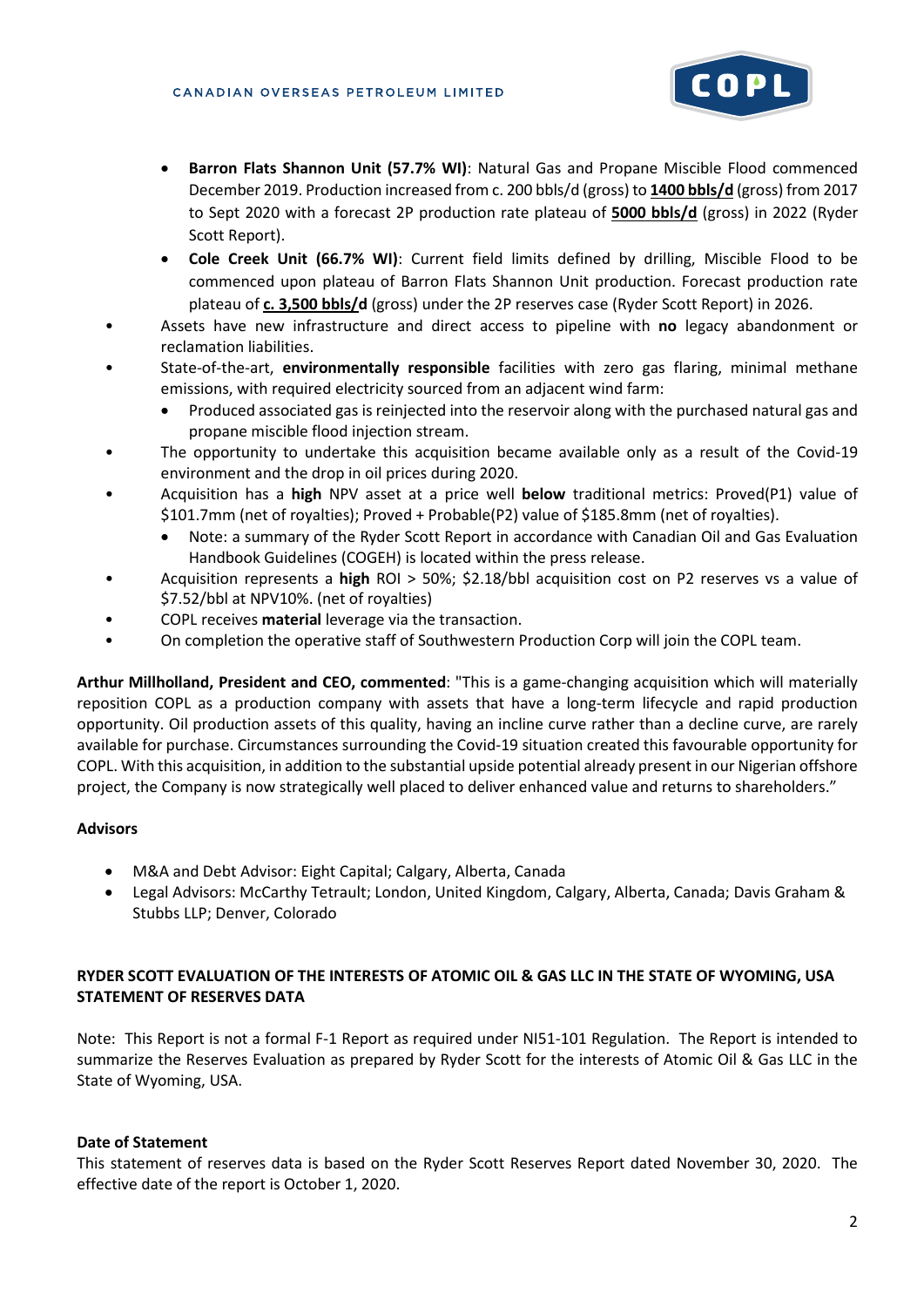

#### **Disclosure of Reserves Data**

The tables contained in this file are a summary of the oil, natural gas and natural gas liquids reserves and the value of future net revenue of Atomic Oil & Gas LLC (Atomic) interests in the Barron Flats and Cole Creek assets in Wyoming, USA, as commissioned by Canadian Overseas Petroleum Ltd. (the "Corporation" or "COPL"). This file is based on the report as evaluated by Ryder Scott Petroleum Consultants ("Ryder Scott") effective as at October 1, 2020 "Estimated Projection of Future Reserves and Income Attributable to Certain Leasehold Interests, Escalated Parameters as of October 1, 2020" for Canadian Overseas Petroleum Limited ("COPL"), dated November 30, 2020, (the "Reserves Report"). Ryder Scott is an independent qualified reserves evaluator and auditor.

The Reserves Report evaluated the reserves of Atomic Oil & Gas LLC (Atomic), an oil, natural gas and natural gas liquids producing company, in Wyoming, United States. The assets of Atomic evaluated in the Reserves Reports are a portion of the reserves of Atomic and the tables below show the reserves and discounted cashflow values for the company's interests in the State of Wyoming, USA, as represented to Ryder Scott.

It should not be assumed that the undiscounted or discounted net present value of future net revenue attributable to Atomic's reserves estimated by Ryder Scott represent the fair market value of those reserves. The recovery and reserve estimates of Atomic's oil, natural gas and natural gas liquids reserves provided are estimates only and there is no guarantee that the estimated reserves will be recovered. Actual reserves may be greater than or less than the estimates provided.

Certain information provided in this document are excerpts from a Ryder Scott Report (dated October 1, 2020) and provided here in summary form for your convenience. This information remains subject to the assumptions, limitations and conditions discussed in the full and complete report, including tables, charts and any appendices.

In preparing their reports, Ryder Scott relied upon certain factual information and data furnished by Atomic with respect to ownership interests, oil, natural gas and natural gas liquids production, historical costs of operation and development, product prices, agreements relating to current and future operations, sales of production, and other relevant data. The extent and character of all factual information and data supplied were relied upon by Ryder Scott in preparing their report and was accepted as represented without independent verification. Ryder Scott relied upon representations made by the Corporation as to the completeness and accuracy of the data provided and that no material changes in the performance of the properties has occurred nor is expected to occur, from that which was projected in their reports, between the date that the data was obtained for their evaluations and the date of their report, and that no new data has come to light that may result in a material change to the evaluation of the reserves presented in this Summary.

The evaluations were conducted within Ryder Scott's understanding of petroleum legislation, taxation and other regulations that currently apply to these interests. However, Ryder Scott is not in a position to and did not attest to the property title, financial interest relationships or encumbrances related to the Corporation's licenses.

The evaluations in the Reserves Reports reflect Ryder Scott's informed judgment based on the Canadian Oil and Gas Evaluation Handbook Standards but is subject to generally recognized uncertainties associated with the interpretation of geological, geophysical and engineering data. The reported hydrocarbon reserves volumes are estimates based on professional engineering judgment and are subject to future revision, upward or downward, because of future operations or as additional information becomes available.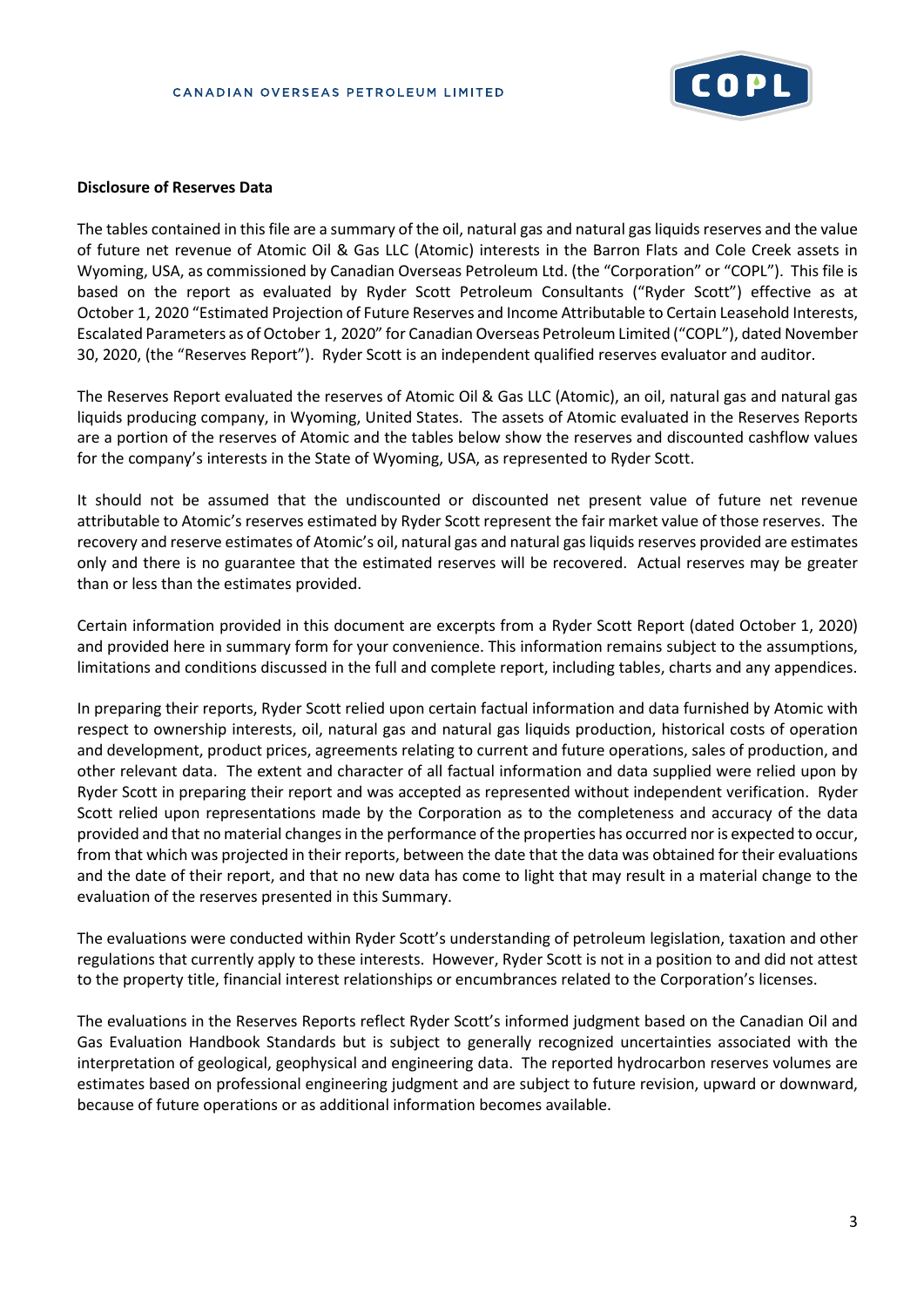

The following tables are prepared from information contained in Ryder Scott's COPL Report as of October 1, 2020. Some of the numbers in the following tables may not appear to sum to the stated totals because of rounding in the source tables.

#### **Reserves Data – Breakdown of Reserves**

## **Table 1.1(1)a: SUMMARY OF CRUDE OIL, NATURAL GAS AND NATURAL GAS LIQUIDS RESERVES BASED ON FORECAST PRICES AND COSTS AS AT OCTOBER 1, 2020**

| <b>UNITED</b><br><b>STATES</b>                                  | LIGHT/MEDIUM OIL |            | <b>NATURAL GAS</b> |            | <b>NATURAL GAS LIQUID</b> |            | <b>BOE EQUIVALENTS (1)</b> |            |
|-----------------------------------------------------------------|------------------|------------|--------------------|------------|---------------------------|------------|----------------------------|------------|
|                                                                 | Gross            | <b>Net</b> | Gross              | <b>Net</b> | Gross                     | <b>Net</b> | Gross                      | <b>Net</b> |
|                                                                 | (Mbbl)           | (Mbbl)     | (MMscf)            | (MMscf)    | (Mbbl)                    | (Mbbl)     | (MBOE)                     | (MBOE)     |
| <b>RESERVES</b><br>CATEGORY <sup>(2)</sup>                      |                  |            |                    |            |                           |            |                            |            |
| <b>PROVED</b>                                                   |                  |            |                    |            |                           |            |                            |            |
| Developed<br>Producing                                          | 5,360.42         | 4,244.78   | 1,969              | 1,969      | 293.38                    | 293.38     | 5,981.97                   | 4,866.33   |
| Developed<br>Non-<br>Producing                                  | 1112.41          | 875.11     | 211                | 211        | 31.47                     | 31.47      | 1179.00                    | 941.70     |
| Undeveloped                                                     | 6,578.09         | 5,137.65   | 2,604              | 2,238      | 387.91                    | 333.20     | 7,400.12                   | 5,843.91   |
| <b>TOTAL</b><br><b>PROVED</b>                                   | 13,050.92        | 10,257.54  | 4,784              | 4,418      | 712.76                    | 658.05     | 14,561.09                  | 11,651.94  |
| <b>PROBABLE</b>                                                 | 14,801.47        | 11,575.02  | 5,384              | 4,637      | 802.32                    | 690.69     | 16,501.14                  | 13,038.46  |
| <b>TOTAL</b><br><b>PROVED</b><br><b>PLUS</b><br><b>PROBABLE</b> | 27,852.39        | 21,832.56  | 10,168             | 9,055      | 1,515.07                  | 1,348.74   | 31,062.23                  | 24,690.40  |

#### **Notes:**

**.**

- (1) See information related to BOE conversion ratio (see page 13)
- (2) See definitions of "proved and "probable reserves (see page 7)
- (3) Gross volumes are company working interest volumes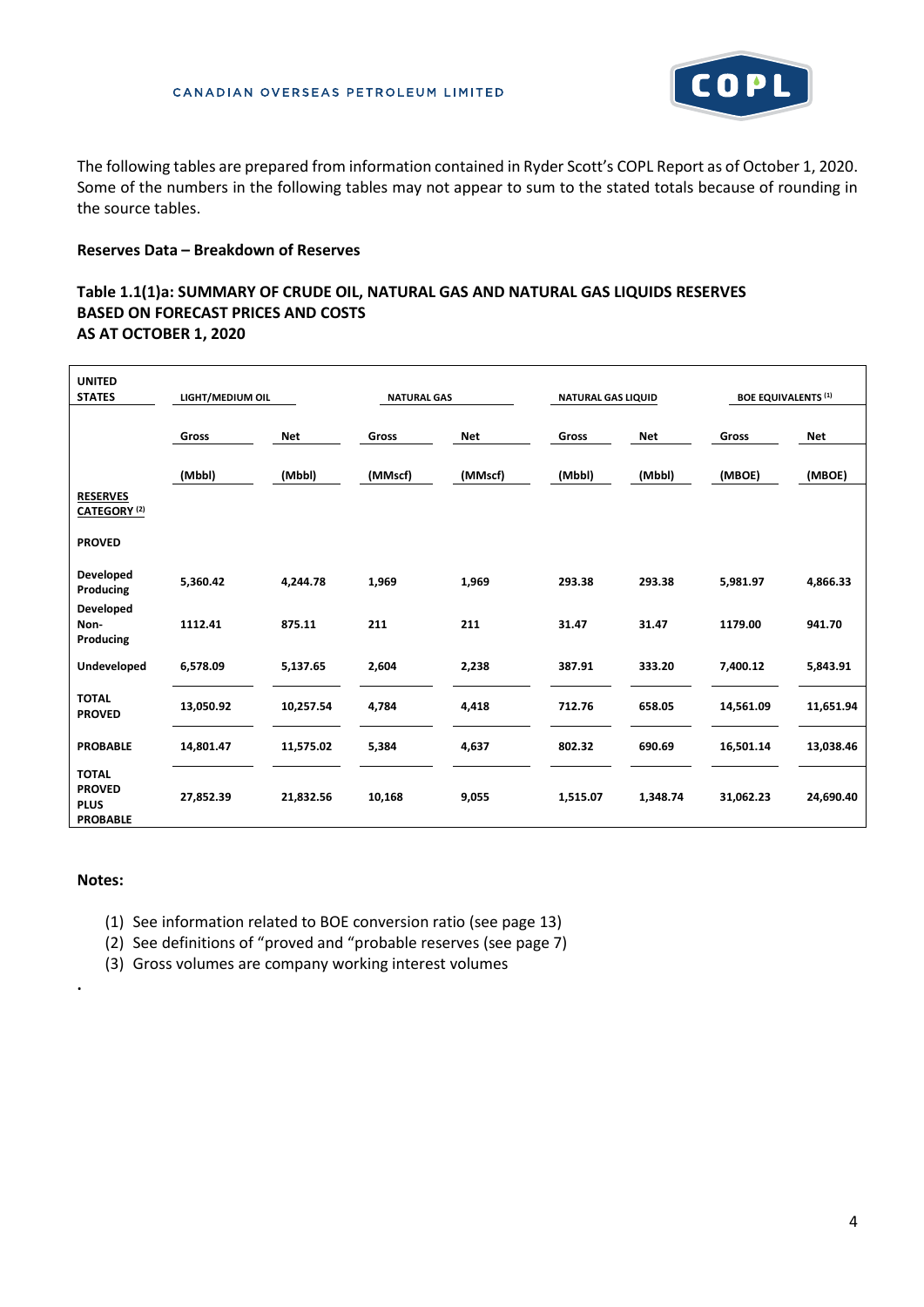

## **Reserves Data – Net Present Value of Future Net Revenue**

## **Table 1.1(2)a: SUMMARY OF NET PRESENT VALUES OF FUTURE NET REVENUE BASED ON FORECAST PRICES AND COSTS AS AT OCTOBER 1, 2020**

| <b>UNITED STATES</b>              |        |                                       |        |        |       |    |    |                                      |     |     | UNIT VALUE <sup>1</sup><br><b>BEFORE INCOME</b><br><b>TAX DISCOUNTED</b> |
|-----------------------------------|--------|---------------------------------------|--------|--------|-------|----|----|--------------------------------------|-----|-----|--------------------------------------------------------------------------|
|                                   |        | BEFORE INCOME TAX (MM\$) <sup>2</sup> |        |        |       |    |    | AFTER INCOME TAX (MM\$) <sup>2</sup> |     |     | AT 10%                                                                   |
|                                   | 0%     | 5%                                    | 10%    | 15%    | 20%   | 0% | 5% | 10%                                  | 15% | 20% | (\$/BOE) <sup>4</sup>                                                    |
| <b>RESERVES CATEGORY3</b>         |        |                                       |        |        |       |    |    |                                      |     |     |                                                                          |
| <b>PROVED</b>                     |        |                                       |        |        |       |    |    |                                      |     |     |                                                                          |
| <b>Developed Producing</b>        | 107.69 | 69.73                                 | 48.70  | 36.27  | 28.38 |    |    |                                      |     |     | 10.01                                                                    |
| <b>Developed Non-Producing</b>    | 24.60  | 15.27                                 | 10.28  | 7.40   | 5.60  |    |    |                                      |     |     | 10.91                                                                    |
| Undeveloped                       | 139.22 | 74.18                                 | 42.78  | 25.45  | 15.02 |    |    |                                      |     |     | 7.32                                                                     |
| <b>TOTAL PROVED</b>               | 271.51 | 159.17                                | 101.75 | 69.12  | 49.00 |    |    |                                      |     |     | 8.73                                                                     |
| <b>PROBABLE</b>                   | 369.00 | 166.70                                | 84.01  | 44.71  | 23.97 |    |    |                                      |     |     | 6.44                                                                     |
| <b>TOTAL PROVED PLUS PROBABLE</b> | 640.51 | 325.87                                | 185.77 | 113.83 | 72.97 |    |    |                                      |     |     | 7.52                                                                     |

#### **Notes:**

- (1) The unit values are based on net reserves
- (2) All values are presented in United States Dollars (USD)
- (3) See definitions of "proved" and "probable" reserves (see page 7)
- (4) See information related to BOE conversion ratio (see page 13)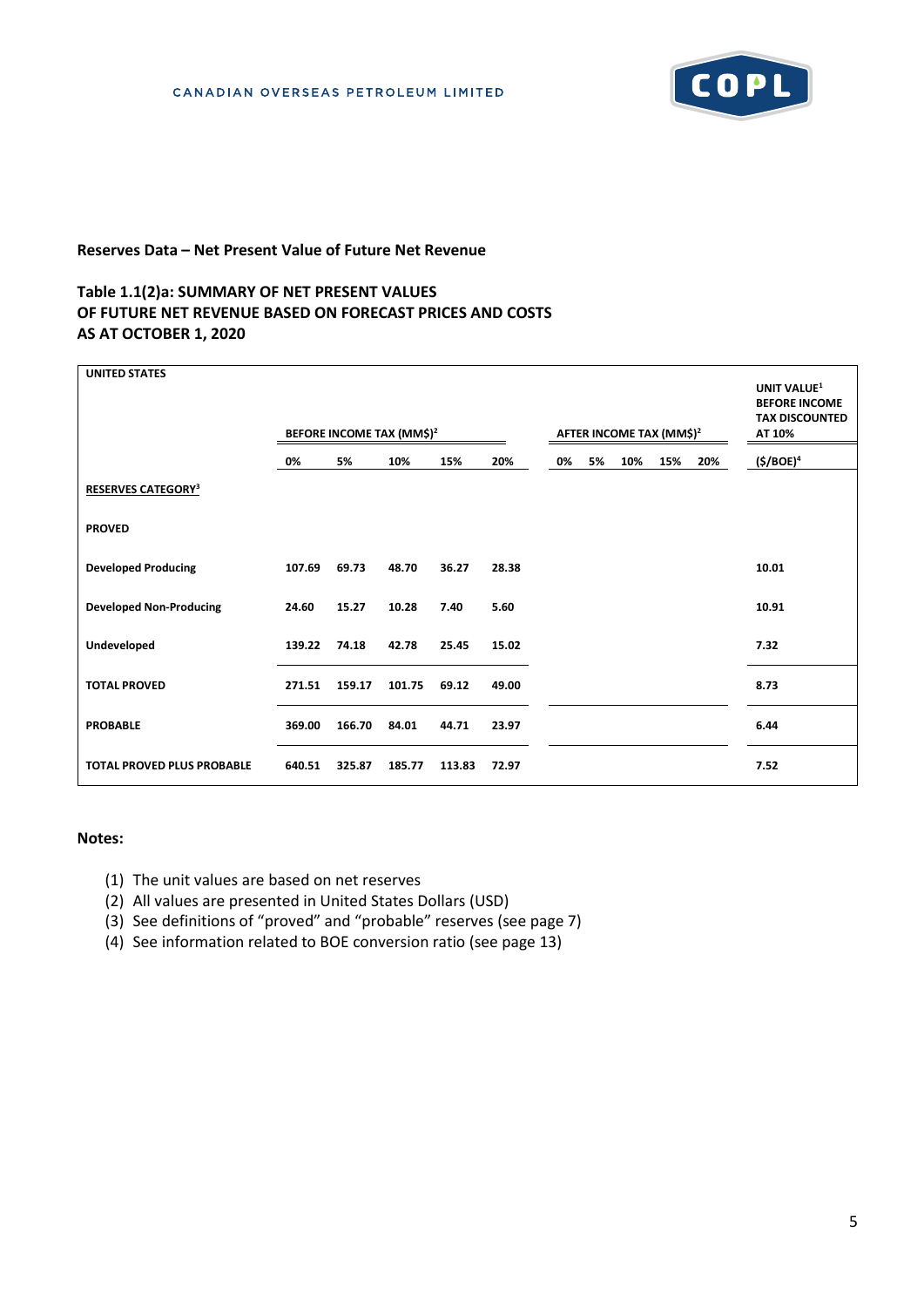

# **Table 1.1(3)a TOTAL FUTURE NET REVENUE (UNDISCOUNTED) AS AT OCTOBER 1, 2020 FORECASTS PRICES AND COSTS**

| <b>UNITED STATES</b>                        | <b>REVENU</b><br>E<br>(MM\$ <sup>(1)</sup> ) | <b>ROYALTIE</b><br><b>SAND</b><br><b>BURDENS</b><br>(MM\$ <sup>(2)</sup> ) | <b>OPERATIN</b><br><b>G COSTS</b><br>(MM\$) | <b>DEVELOPMEN</b><br>T COSTS <sup>4</sup><br>(MM\$) | <b>ABANDONMEN</b><br><b>TAND</b><br><b>RECLAMATION</b><br>COSTS <sup>3</sup><br>(MM\$) | <b>FUTURE</b><br><b>NET</b><br><b>REVENU</b><br>E.<br><b>BEFORE</b><br><b>INCOME</b><br><b>TAXES</b><br>(MM\$) | <b>INCOM</b><br><b>E TAXES</b><br>(MM\$) | <b>FUTURE</b><br><b>NET</b><br><b>REVENU</b><br><b>E AFTER</b><br><b>INCOME</b><br><b>TAXES</b><br>(MM\$) |
|---------------------------------------------|----------------------------------------------|----------------------------------------------------------------------------|---------------------------------------------|-----------------------------------------------------|----------------------------------------------------------------------------------------|----------------------------------------------------------------------------------------------------------------|------------------------------------------|-----------------------------------------------------------------------------------------------------------|
| <b>RESERVES CATEGORY3</b>                   |                                              |                                                                            |                                             |                                                     |                                                                                        |                                                                                                                |                                          |                                                                                                           |
| <b>PROVED</b>                               |                                              |                                                                            |                                             |                                                     |                                                                                        |                                                                                                                |                                          |                                                                                                           |
| <b>Developed Producing</b>                  | 339.15                                       | 99.49                                                                      | 73.95                                       | 54.87                                               | 3.15                                                                                   | 107.69                                                                                                         |                                          |                                                                                                           |
| <b>Developed Non-Producing</b>              | 71.11                                        | 21.38                                                                      | 14.62                                       | 10.19                                               | 0.33                                                                                   | 24.60                                                                                                          |                                          |                                                                                                           |
| Undeveloped                                 | 429.41                                       | 131.90                                                                     | 71.11                                       | 84.93                                               | 2.25                                                                                   | 139.22                                                                                                         |                                          |                                                                                                           |
| <b>TOTAL PROVED</b>                         | 839.67                                       | 252.77                                                                     | 159.69                                      | 149.98                                              | 5.73                                                                                   | 271.51                                                                                                         |                                          |                                                                                                           |
| <b>PROBABLE</b>                             | 1,020.44                                     | 312.73                                                                     | 130.92                                      | 204.81                                              | 2.98                                                                                   | 369.00                                                                                                         |                                          |                                                                                                           |
| <b>TOTAL PROVED PLUS</b><br><b>PROBABLE</b> | 1,860.11                                     | 565.50                                                                     | 290.61                                      | 354.79                                              | 8.71                                                                                   | 640.51                                                                                                         |                                          |                                                                                                           |

#### **Notes:**

- (1) All values are presented in United States Dollars (USD)
- (2) Royalties and Burdens include Ad Valorem and Production Taxes
- (3) Abandonment and Reclamation costs presented in this table are for all evaluated properties, including shut-in or suspended wells and facilities in those properties.
- (4) Development costs include liquid purchases for miscible injection.

# **Table 1.1(4) FUTURE NET REVENUE BY PRODUCT TYPE BASED ON FORECAST PRICES AND COSTS AS AT OCTOBER 1, 2020**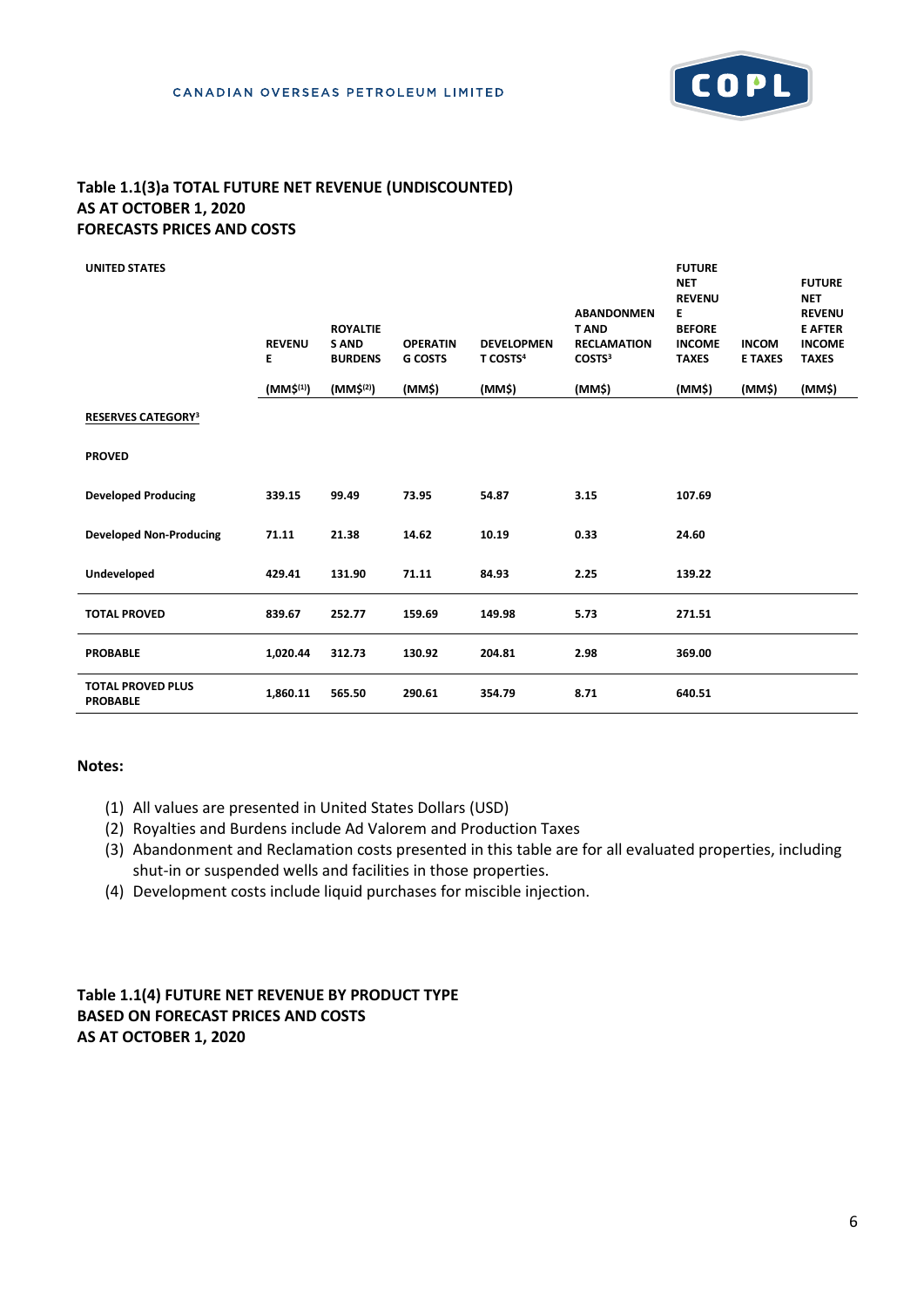

| <b>TOTAL</b>                               |                                                                       |                                                                                          | <b>UNIT VALUE</b><br><b>NET RESERVE BASIS</b>                                              |
|--------------------------------------------|-----------------------------------------------------------------------|------------------------------------------------------------------------------------------|--------------------------------------------------------------------------------------------|
|                                            |                                                                       |                                                                                          | (\$/MCFe FOR<br><b>NATURAL GAS)</b>                                                        |
|                                            |                                                                       | <b>FUTURE NET REVENUE BEFORE</b><br><b>INCOME TAXES</b><br>(DISCOUNTED AT<br>10% / YEAR) | (\$/BBL FOR CRUDE<br><b>OIL AND</b><br><b>NATURAL GAS</b><br><b>LIQUIDS</b><br>(\$/BOE FOR |
| <b>RESERVES</b><br>CATEGORY <sup>(1)</sup> | <b>PRODUCTION GROUP</b>                                               | (MM\$)                                                                                   | <b>TOTALS)</b>                                                                             |
| Proved                                     | Light and Medium Crude Oil (including Solution Gas and Products)      | 106.697                                                                                  | 9.47                                                                                       |
|                                            | <b>Conventional Natural Gas (Including Solution Gas and Products)</b> | (4.954)                                                                                  | (2.04)                                                                                     |
|                                            | <b>Total</b>                                                          | 101.743                                                                                  | 8.73                                                                                       |
| <b>Proved + Probable</b>                   | Light and Medium Crude Oil (including Solution Gas and Products)      | 197.408                                                                                  | 8.00                                                                                       |
|                                            | <b>Conventional Natural Gas (Including Solution Gas and Products)</b> | (11.4)                                                                                   | (980.86)                                                                                   |
|                                            | <b>Total</b>                                                          | 185.756                                                                                  | 7.52                                                                                       |

## **Notes:**

- (1) See definitions of "proved" and "probable" reserves (see page 7)
- (2) See information related to BOE conversion ratio (see page 13)

# **OIL AND GAS RESERVES AND NET PRESENT VALUES BY PRODUCTION GROUP BASED ON FORECAST PRICES AND COSTS AS AT OCTOBER 1, 2020**

#### **Notes:**

- 1. **"Gross Reserves"** are the Corporation's working interest (operating or non-operating) share before deduction of royalties and without including any royalty interests of the Corporation. "Net Reserves" are the Corporation's working interest (operating or non-operating) share after deduction of royalty obligations, plus the Corporation's royalty interests in reserves.
- **2. "Proved"** reserves are those reserves that can be estimated with a high degree of certainty to be recoverable. There is a 90% probability that the actual remaining quantities recovered will exceed the estimated proved reserves.
- **3. "Probable"** reserves are those additional reserves that are less certain to be recovered than proved reserves. It is equally likely that the actual remaining quantities recovered will be greater or less than the sum of the estimated proved plus probable reserves.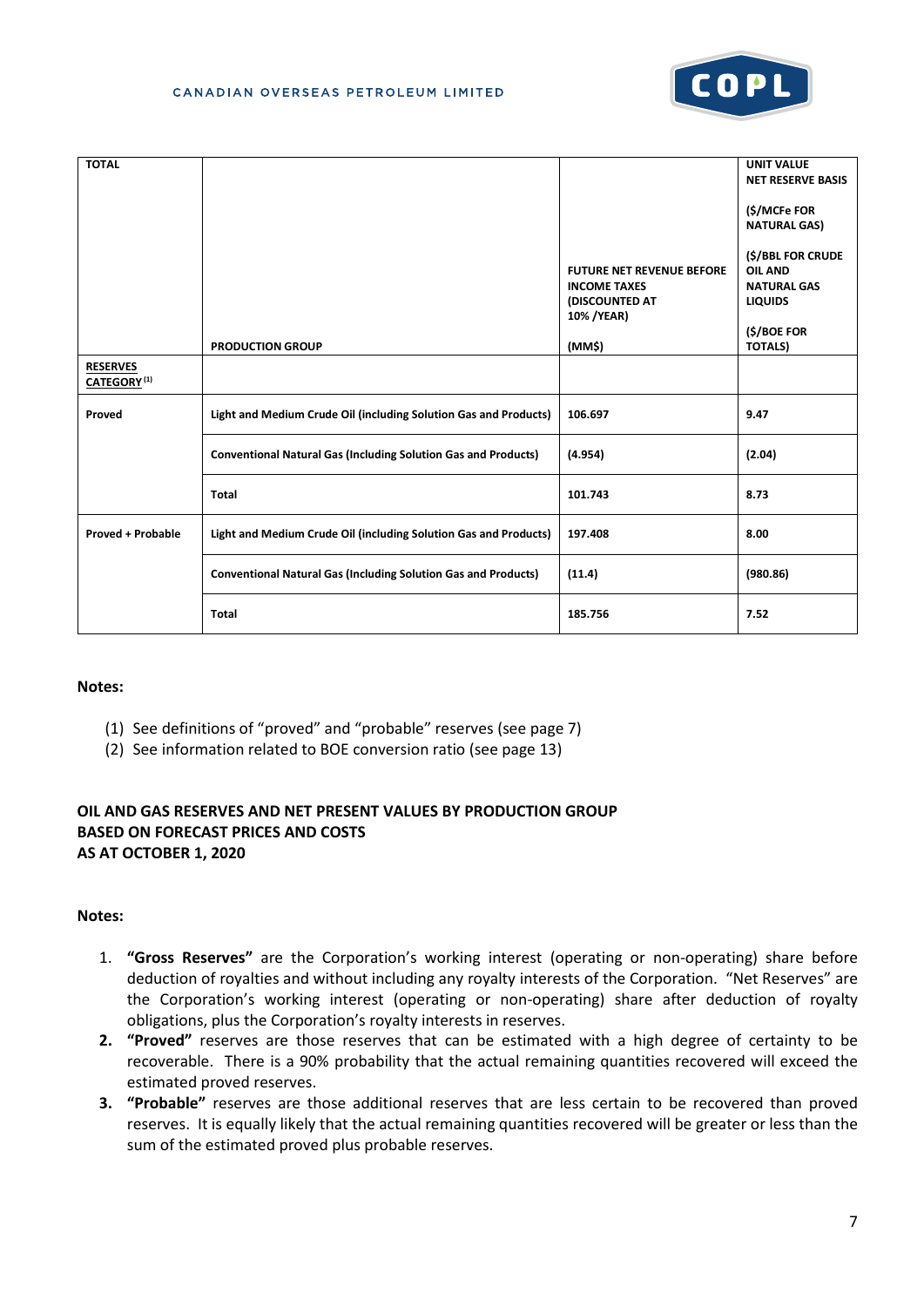

- **4. "Possible"** reserves are those additional reserves that are less certain to be recovered than probable reserves. There is a 10% probability that the quantities actually recovered will equal or exceed the sum of proved plus probable plus possible reserves.
- 5. **"Developed"** reserves are those reserves that are expected to be recovered from existing wells and installed facilities or, if facilities have not been installed, that would involve a low expenditure (for example, when compared to the cost of drilling a well) to put the reserves on production.
- **6. "Developed Producing"** reserves are those reserves that are expected to be recovered from completion intervals open at the time of the estimate. These reserves may be currently producing or, if shut in, they must have previously been on production, and the date of resumption of production must be known with reasonable certainty.
- **7. "Developed Non-Producing"** reserves are those reserves that either have not been on production, or have previously been on production, but are shut in, and the date of resumption of production is unknown.
- 8. **"Undeveloped"** reserves are those reserves expected to be recovered from known accumulations where a significant expenditure (for example, when compared to the cost of drilling a well) is required to render them capable of production. They must fully meet the requirements of the reserve classification (Proved, Probable, Possible) to which they are assigned.

## **Part 2: Pricing Assumptions**

The following tables detail the benchmark reference prices, for the Atomic assets in which Atomic operated as at October 1, 2020, reflected in the reserves data disclosed above under "Part 2 - Disclosure of Reserves Data". At the request of COPL, future hydrocarbon price parameters used in the reserve report reflect the future oil and natural gas price forecasts as published by Ryder Scott.

The table below summarizes the "benchmark prices" at the price reference point and the 2020 realized prices used for the geographic area included in the Ryder Scott report. Values are represented in United States currency.

| Geographic<br>Area | Product                              | <b>Average Benchmark</b><br><b>Prices</b> | <b>Average Realized</b><br><b>Prices</b> |
|--------------------|--------------------------------------|-------------------------------------------|------------------------------------------|
|                    | Crude<br>O <sub>1</sub> (1)          | \$40.50/bbl                               | \$38.70/bbl                              |
| <b>Wyoming</b>     | <b>Natural</b><br>Gas <sup>(1)</sup> | \$2.21/Mcf                                | \$1.66/Mcf                               |
|                    | <b>NGL</b><br>$B$ lend $(1)$         | \$14.99/bbl                               | \$17.82/bbl                              |

**Notes:**

(1) Prices originate in US dollars

Item 2.1 – No Constant Prices used for this evaluation

## **Table 2.2: SUMMARY OF PRICING AND INFLATION RATE ASSUMPTIONS FORECAST PRICES AND COSTS AS AT SEPTEMBER 30, 2020**

|      |         | <b>WYOMING, UNITED STATES</b> |               |            |
|------|---------|-------------------------------|---------------|------------|
|      | USD     |                               |               |            |
|      | WTI @   | <b>Mont Belvieu</b>           |               | Colorado   |
| Year | Cushing | <b>NGL</b>                    | Nymex @ Henry | Interstate |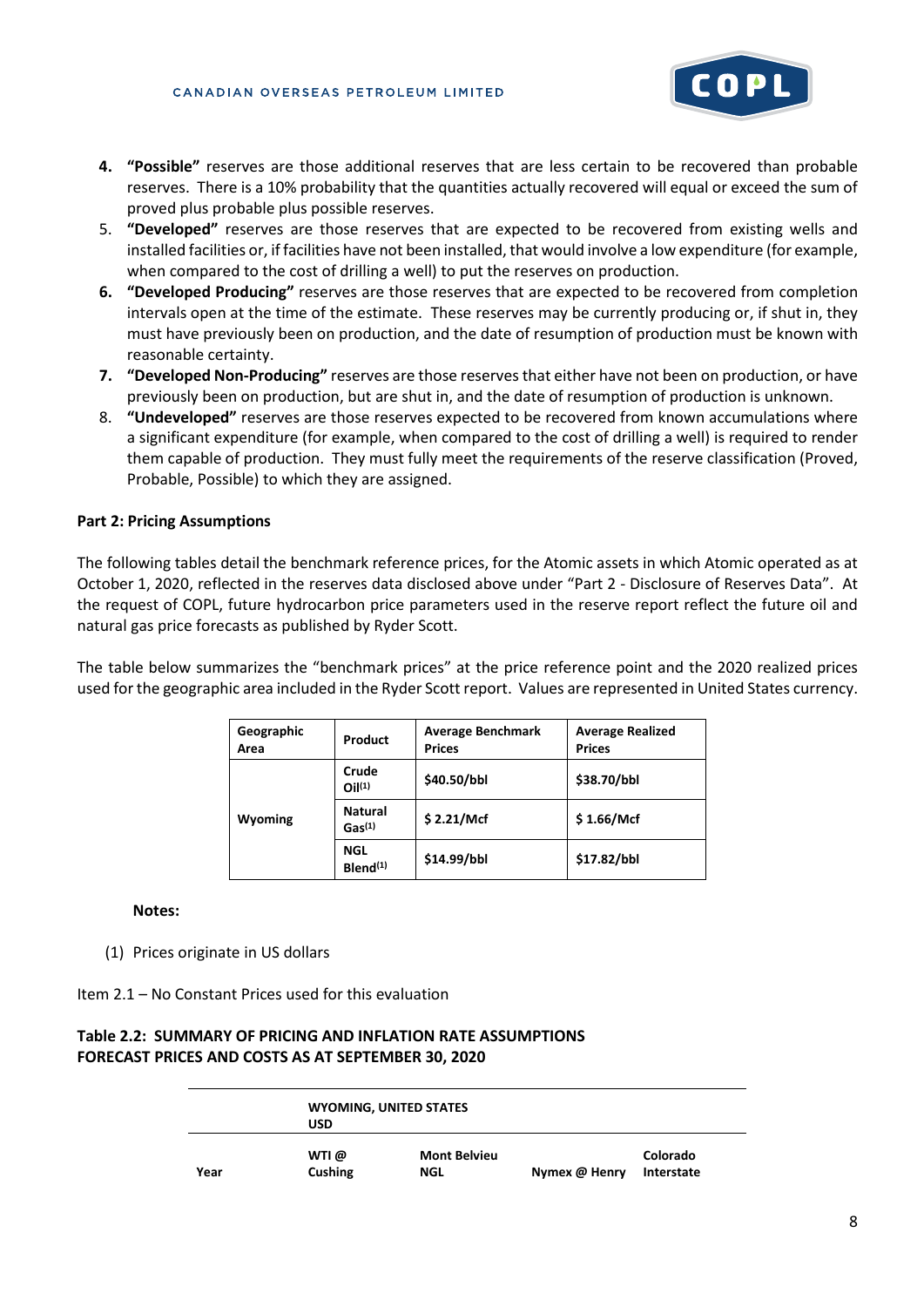#### CANADIAN OVERSEAS PETROLEUM LIMITED



| 2020 (3 Month)<br>40.50<br>2.21<br>14.99<br>2.55<br>2021<br>44.50<br>16.47<br>2.75<br>2.39<br>2022<br>49.00<br>2.80<br>2.44<br>18.13<br>2023<br>54.00<br>19.98<br>2.80<br>2.44<br>2024<br>57.00<br>21.09<br>2.85<br>2.48<br>2025<br>58.50<br>21.65<br>2.95<br>2.58<br>2026<br>60.00<br>3.05<br>2.67<br>22.20<br>2027<br>61.00<br>3.25<br>2.85<br>22.57<br>2028<br>62.00<br>2.91<br>22.94<br>3.32<br>2029<br>3.38<br>2.97<br>63.50<br>23.50<br>2030<br>65.50<br>24.24<br>3.45<br>3.04<br>2031<br>67.00<br>24.79<br>3.52<br>3.10<br>2032<br>68.34<br>25.29<br>3.59<br>3.17<br>2033<br>69.71<br>3.66<br>3.23<br>25.79<br>2034<br>3.30<br>71.10<br>26.31<br>3.73<br>2035<br>26.83<br>3.81<br>3.37<br>72.52 | \$/bbl | \$/bbl | \$/MMBTU | \$/MMBTU |
|--------------------------------------------------------------------------------------------------------------------------------------------------------------------------------------------------------------------------------------------------------------------------------------------------------------------------------------------------------------------------------------------------------------------------------------------------------------------------------------------------------------------------------------------------------------------------------------------------------------------------------------------------------------------------------------------------------|--------|--------|----------|----------|
|                                                                                                                                                                                                                                                                                                                                                                                                                                                                                                                                                                                                                                                                                                        |        |        |          |          |
|                                                                                                                                                                                                                                                                                                                                                                                                                                                                                                                                                                                                                                                                                                        |        |        |          |          |
|                                                                                                                                                                                                                                                                                                                                                                                                                                                                                                                                                                                                                                                                                                        |        |        |          |          |
|                                                                                                                                                                                                                                                                                                                                                                                                                                                                                                                                                                                                                                                                                                        |        |        |          |          |
|                                                                                                                                                                                                                                                                                                                                                                                                                                                                                                                                                                                                                                                                                                        |        |        |          |          |
|                                                                                                                                                                                                                                                                                                                                                                                                                                                                                                                                                                                                                                                                                                        |        |        |          |          |
|                                                                                                                                                                                                                                                                                                                                                                                                                                                                                                                                                                                                                                                                                                        |        |        |          |          |
|                                                                                                                                                                                                                                                                                                                                                                                                                                                                                                                                                                                                                                                                                                        |        |        |          |          |
|                                                                                                                                                                                                                                                                                                                                                                                                                                                                                                                                                                                                                                                                                                        |        |        |          |          |
|                                                                                                                                                                                                                                                                                                                                                                                                                                                                                                                                                                                                                                                                                                        |        |        |          |          |
|                                                                                                                                                                                                                                                                                                                                                                                                                                                                                                                                                                                                                                                                                                        |        |        |          |          |
|                                                                                                                                                                                                                                                                                                                                                                                                                                                                                                                                                                                                                                                                                                        |        |        |          |          |
|                                                                                                                                                                                                                                                                                                                                                                                                                                                                                                                                                                                                                                                                                                        |        |        |          |          |
|                                                                                                                                                                                                                                                                                                                                                                                                                                                                                                                                                                                                                                                                                                        |        |        |          |          |
|                                                                                                                                                                                                                                                                                                                                                                                                                                                                                                                                                                                                                                                                                                        |        |        |          |          |
|                                                                                                                                                                                                                                                                                                                                                                                                                                                                                                                                                                                                                                                                                                        |        |        |          |          |
| 2036<br>3.88<br>3.44<br>73.97<br>27.37                                                                                                                                                                                                                                                                                                                                                                                                                                                                                                                                                                                                                                                                 |        |        |          |          |
| 2037<br>75.45<br>27.92<br>3.96<br>3.51                                                                                                                                                                                                                                                                                                                                                                                                                                                                                                                                                                                                                                                                 |        |        |          |          |
| 2038<br>76.96<br>28.48<br>4.04<br>3.58                                                                                                                                                                                                                                                                                                                                                                                                                                                                                                                                                                                                                                                                 |        |        |          |          |

## **Significant Factors or Uncertainties Affecting Reserves Data**

The estimation of Reserves requires significant judgment and decisions based on available geological, geophysical, engineering and economic data. These estimates can change substantially as additional information from ongoing development activities and production performance becomes available and as economic and political conditions impact oil and gas prices and costs change. The Corporation's estimates are based on current production forecasts, prices and economic conditions. All of the Corporation's Reserves are evaluated by Ryder Scott, an independent engineering firm. As circumstances change and additional data becomes available, reserve estimates also change. Based on new information, reserves estimates are reviewed and revised, either upward or downward, as warranted. Although every reasonable effort has been made by the Corporation to ensure that Reserves estimate are accurate, revisions may arise as new information becomes available. As new geological, production and economic data is incorporated into the process of estimating reserves, the accuracy of the reserve estimate improves.

Certain information regarding the Corporation set forth in this report, including management's assessment of the Corporation's future plans and operations contain forward looking statements that involve substantial known and unknown risks and uncertainties. These risks include, but are not limited to the risks associated with the oil and gas industry, commodity prices and exchange rates; industry related risks that could include, but are not limited to, operational risks in exploration, development and production, delays or changes in plans; risks associated with the uncertainty of reserve estimates; health and safety risk; and the uncertainty of estimates and projections of production, costs and expenses. Competition from other producers, the lack of available qualified personnel or management, stock market volatility and ability to access sufficient capital from internal and external sources are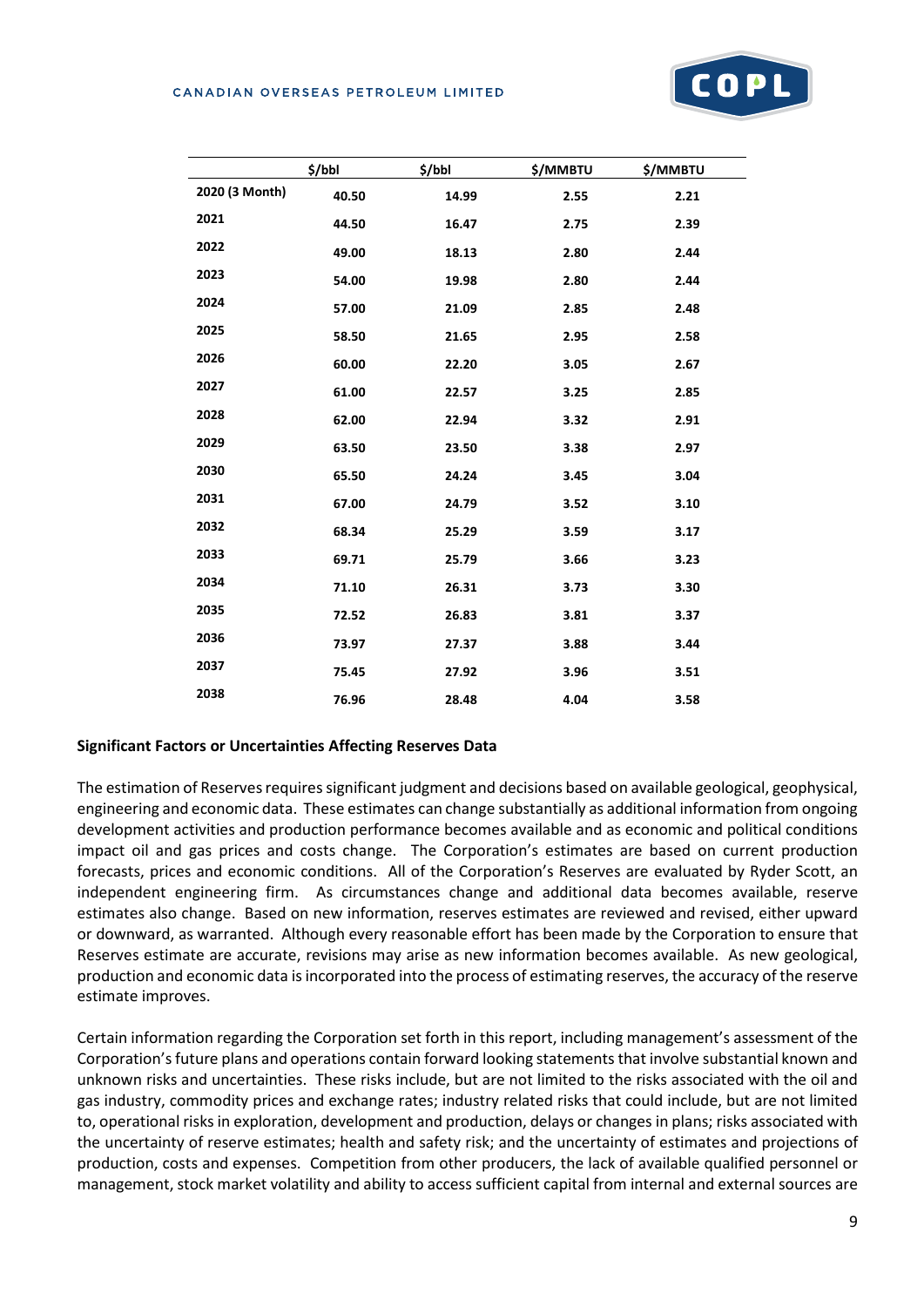

additional risks the Corporation faces in this market. The Corporation's actual results, performance or achievements could differ materially from those expressed in, or implied by, these forward-looking statements and accordingly, no assurance can be given that any events anticipated by the forward-looking statements will transpire or occur, and if any of them do, what benefits the Corporation may derive therefrom. The reader is cautioned not to place undue reliance on this forward-looking information.

The Corporation anticipates that any future exploration and development costs associated with its Reserves will be financed through combinations of internally generated cashflow, debt and/or equity financing. The Corporation does not have any hedges in place that have been disclosed to Ryder Scott.

#### **Part 3: Information Concerning Abandonment and Reclamation Costs**

The estimated Abandonment, Decommissioning and Reclamation (ADR) Costs presented in this table are for all evaluated properties, including shut-in or suspended wells and facilities in those properties. These costs are based on discussions with Atomic's engineering personnel who, in turn, evaluated information provided by field and technical personnel with experience in the oil and gas basins in which the company operates. The Corporation expects to incur zero ADR costs in 2020. All future abandonment and reclamation costs are deducted in determining Future Net Revenues. ADR costs for all evaluated properties included in the Ryder Scott Reserve Report have been included in the tables below.

| Year                         | <b>Total Proved</b><br><b>Estimated Using Forecast</b><br>Prices and Costs <sup>(1)</sup><br>(Undiscounted)<br>(MM\$) | <b>Total Proved Plus Probable</b><br><b>Estimated Using Forecast</b><br>Prices and Costs <sup>(1)</sup><br>(Undiscounted)<br>(MM\$) |
|------------------------------|-----------------------------------------------------------------------------------------------------------------------|-------------------------------------------------------------------------------------------------------------------------------------|
| 2020                         |                                                                                                                       |                                                                                                                                     |
| 2021                         | 0.14                                                                                                                  | 0.14                                                                                                                                |
| 2022                         | 0.19                                                                                                                  | 0.19                                                                                                                                |
| <b>Total for three years</b> | 0.33                                                                                                                  | 0.33                                                                                                                                |
| Remainder                    | 5.40                                                                                                                  | 8.38                                                                                                                                |
| <b>Total for all years</b>   | 5.73                                                                                                                  | 8.71                                                                                                                                |
|                              |                                                                                                                       |                                                                                                                                     |

## **Table 3.2: FUTURE ABANDONMENT AND RECLAMATION COSTS**

#### **Notes:**

(1) Costs reflect well abandonments for entities forecast in the reserve report, plus Abandonment, Decommissioning, and Reclamation (ADR) Costs for non-reserve wells and facilities.

#### *Future Development Costs*

The following table shows the development costs anticipated in the next five years, which have been deducted in the estimation of the future net revenues of the proved and probable reserves.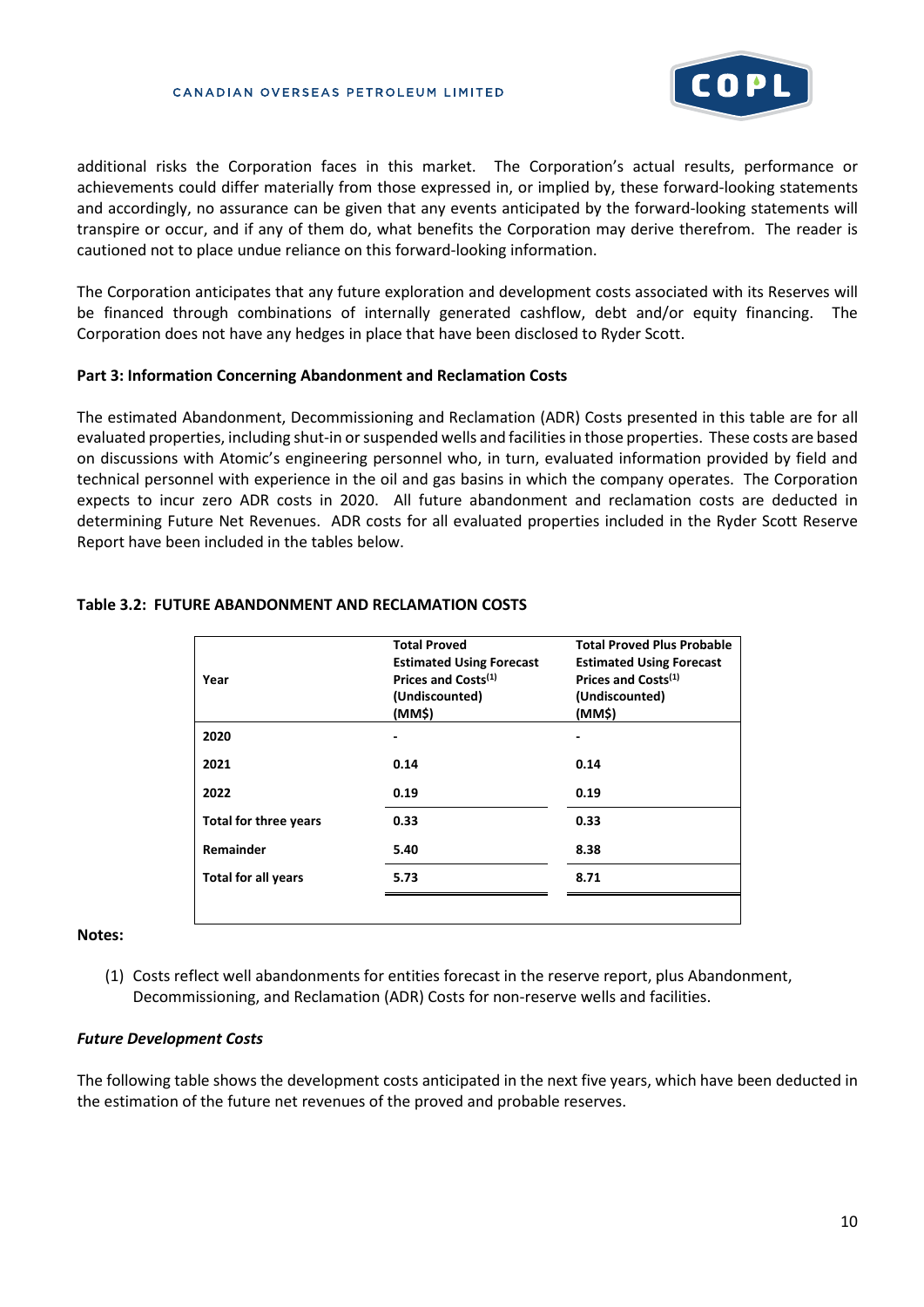

# **Table 3.3: FUTURE DEVELOPMENT COSTS AS OF OCTOBER 1, 2020 FORECAST PRICES AND COSTS**

| Year                        | <b>UNITED STATES</b>              |                                                        |
|-----------------------------|-----------------------------------|--------------------------------------------------------|
|                             | Proved<br><b>Reserves</b><br>MM\$ | <b>Proved plus</b><br><b>Probable Reserves</b><br>MM\$ |
| 2020                        | 1.5                               | 1.5                                                    |
| 2021                        | 23.6                              | 40.4                                                   |
| 2022                        | 16.9                              | 26.9                                                   |
| 2023                        | 24.3                              | 41.1                                                   |
| 2024                        | 15.3                              | 23.6                                                   |
| Remaining                   | 68.3                              | 221.4                                                  |
| <b>Total (undiscounted)</b> | 150.0                             | 354.8                                                  |

The Corporation's current cash balance, internally-generated cash flow and future debt and equity placements could allow the Corporation to complete the development costs specified above. It is anticipated that the cost arising from debt that may be placed to fund future development activities will reflect rates for asset-based lending prevailing in Canada and the United States. The effect of the costs of the expected funding could have a material impact on the revenues or reserves currently being reported.

# **Other Oil and Gas Information**

## *Oil and Gas Properties and Wells*

The following table sets forth the number of wells in which the Corporation held a working interest as at October 1, 2020:

## **Table 6.1a: United States – Wyoming (1)**

| Wyoming              | <b>CRUDE OIL</b> |            | <b>NATURAL GAS</b>       |            |  |
|----------------------|------------------|------------|--------------------------|------------|--|
|                      | Gross            | <b>Net</b> | Gross                    | <b>Net</b> |  |
| Producing            | 41               | 23.7       | $\overline{\phantom{0}}$ | -          |  |
| <b>Non-Producing</b> | 1                | 0.6        | -                        | -          |  |
| <b>Total</b>         | 42               | 24.3       | $\overline{\phantom{0}}$ | -          |  |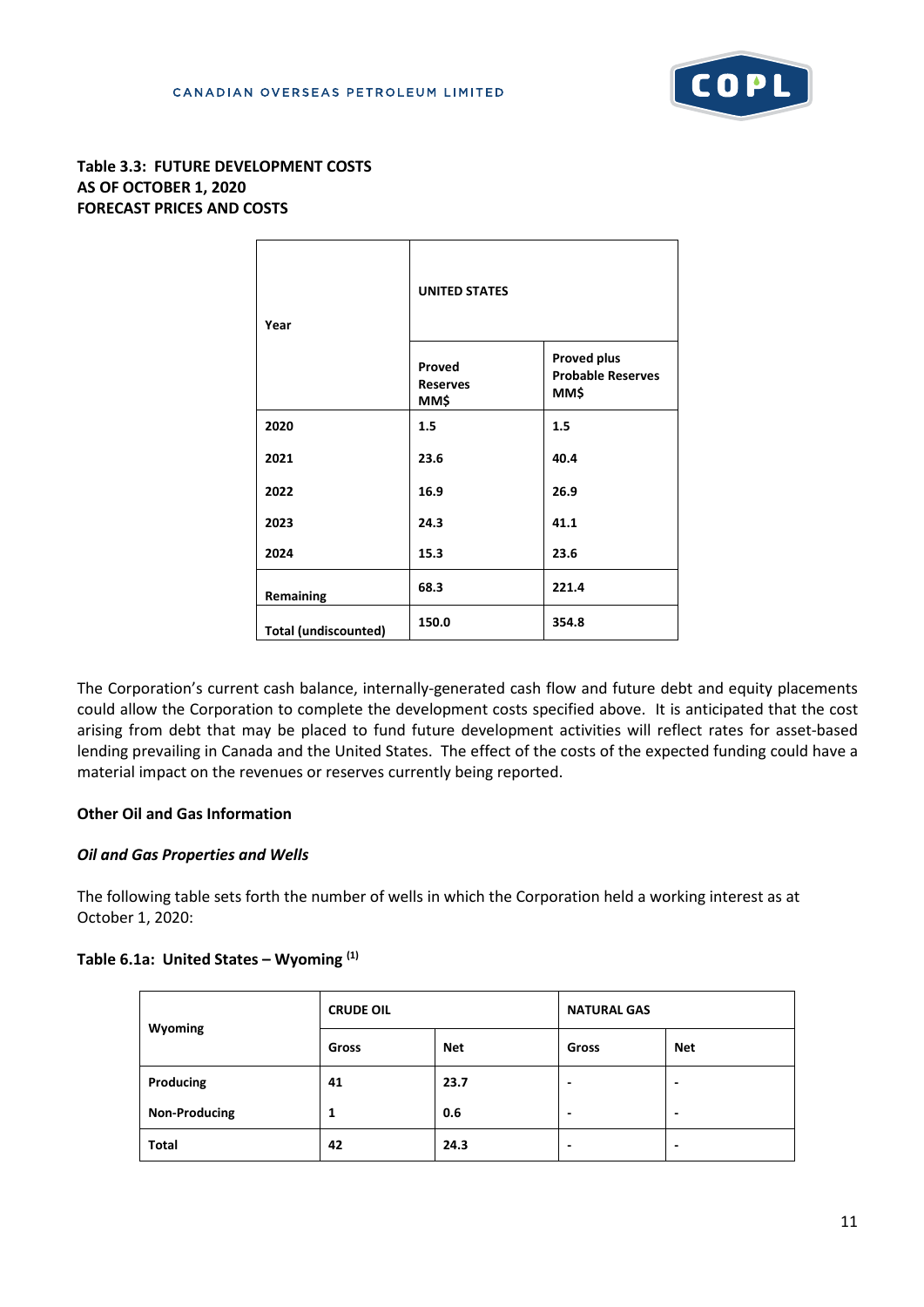

#### **Notes:**

(1) Excludes injection wells (7 gross, 4 net) and water disposal wells (1 gross, 0.6 net).

#### *Properties with no Attributed Reserves*

Suspended wells with no reserves assigned were assigned Abandonment, Decommissioning, and Reclamation (ADR) Costs in accordance with expected costs for this activity. These costs are captured in the values presented in Table 5.2.

#### *Significant Factors or Uncertainties Relevant to Properties with no Attributed Reserves*

No additional liabilities were forecast in this report in addition to those scheduled in Table 5.2.

#### *Forward Contracts*

The Corporation has no forward contracts pertaining to the evaluation that have been disclosed to Ryder Scott.

#### *Tax Horizon*

A Tax analysis was not prepared in accordance with the defined scope of this evaluation.

#### *Costs Incurred*

Ryder Scott has not scheduled any capital costs associated with this asset prior to the effective date of October 1, 2020.

#### *Exploration and Development Activities*

Ryder Scott has not scheduled any capital costs associated with this asset prior to the effective date of October 1, 2020.

## *Production Estimates*

Ryder Scott has not prepared any 2020 Calendar-year production estimates associated with our scope of work on this evaluation.

## *Production History and Per Unit Results*

Ryder Scott has not prepared any production history information associated with our scope of work on this evaluation.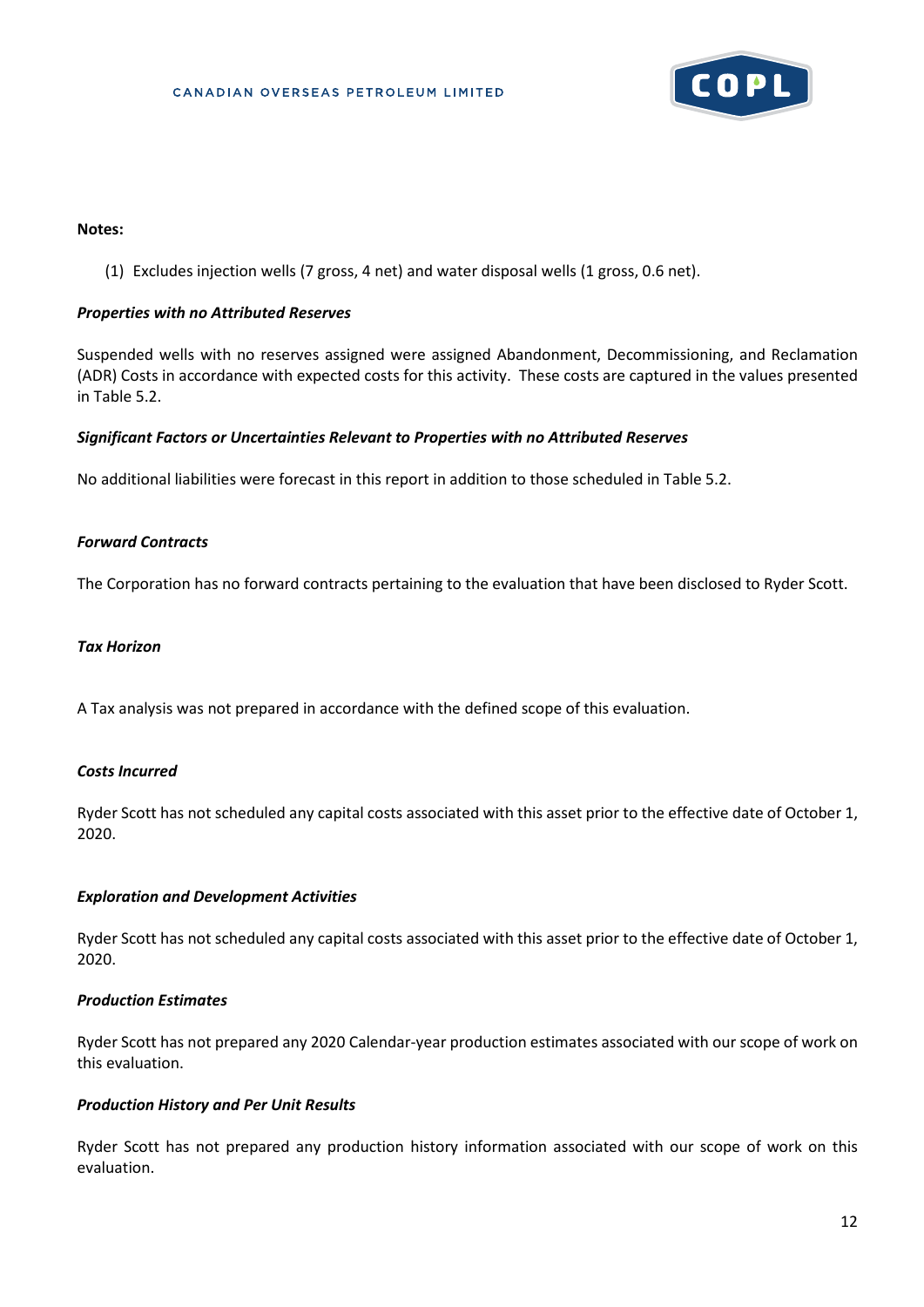

#### **ABBREVIATIONS AND CONVERSION**

|               | <b>CRUDE OIL AND NATURAL GAS</b>  | <b>NATURAL GAS</b> |                                      |
|---------------|-----------------------------------|--------------------|--------------------------------------|
| bbl           | barrel                            | Mscf               | thousand standard Cubic feet         |
| <b>bbls</b>   | barrels                           | <b>MMscf</b>       | millions standard Cubic feet         |
| <b>Mbbls</b>  | thousands of barrels              | MMscf/d            | thousand standard Cubic feet per day |
| <b>MMbbls</b> | millions of barrels               | <b>MMBTU</b>       | million british thermal units        |
| <b>MSTB</b>   | 1,000 stock tank barrels          | <b>Bscf</b>        | billion standard Cubic feet          |
| bbls/d        | barrels per day                   | GJ                 | gigajoule                            |
| <b>NGLs</b>   | natural gas liquids               |                    |                                      |
| <b>STB</b>    | stock tank barrels of oil         |                    |                                      |
| STB/d         | stock tank barrels of oil per day |                    |                                      |

# **OTHER**

| <b>BOE</b>     | Barrel of oil equivalent on the basis that 1 barrel of oil is equivalent to 6 Mscf of natural gas. BOE's may be<br>misleading, particularly if used in isolation. A BOE conversion ratio of 1 barrel of oil for 6 Mscf is based on an energy<br>equivalency conversion method primarily applicable at the burner tip and does not represent a value equivalency at<br>the well head. |
|----------------|--------------------------------------------------------------------------------------------------------------------------------------------------------------------------------------------------------------------------------------------------------------------------------------------------------------------------------------------------------------------------------------|
| BOE/d          | Barrel of oil equivalent per day                                                                                                                                                                                                                                                                                                                                                     |
| m <sup>3</sup> | <b>Cubic meters</b>                                                                                                                                                                                                                                                                                                                                                                  |

#### **For further information, please contact:**

Mr. Arthur Millholland, President & CEO Canadian Overseas Petroleum Limited Tel: + 1 (403) 262 5441

Cathy Hume CHF Investor Relations Tel: +1 (416) 868 1079 ext. 251 Email[: cathy@chfir.com](mailto:cathy@chfir.com)

Charles Goodwin Yellow Jersey PR Limited Tel: +44 (0)77 4778 8221 Email[: copl@yellowjerseypr.com](mailto:copl@yellowjerseypr.com)